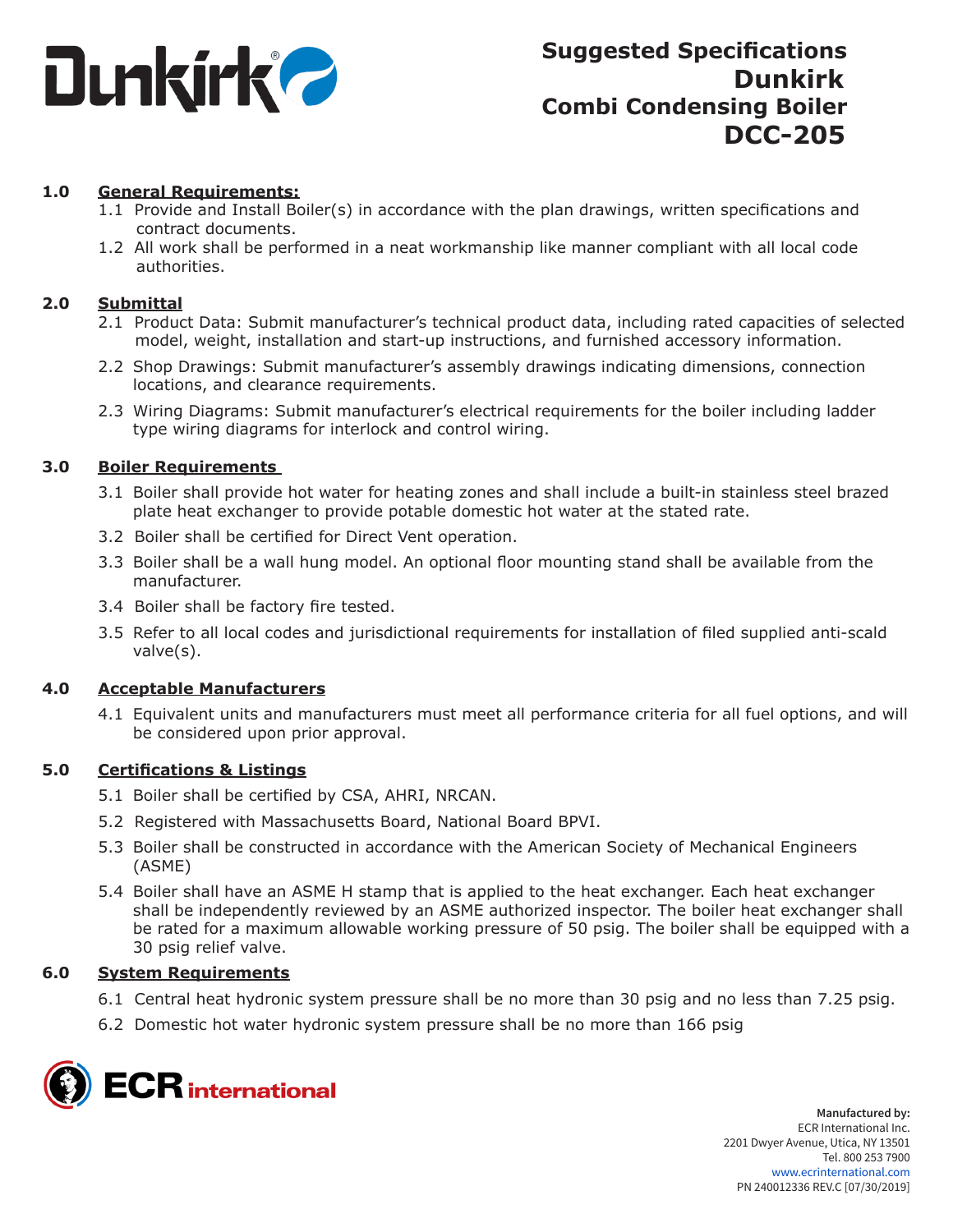

# **7.0 Construction**

- 7.1 Boiler heat exchanger shall be constructed of Iron-Chromium stainless steel parallel tube, encased in a Noryl Resin housing.
- 7.2 Burner Components
	- 7.2.1 Gas valve shall be a modulating valve capable of firing from:
		- 205,000 BTU input down to 29,500 BTU input in Combi mode (7:1 turn down)
		- 164,000 BTU input down to 29,500 BTU input in Heat mode (5.5:1 turn down)
	- 7.2.2 Induced draft blower shall be variable speed and controlled by a PCB.
	- 7.2.3 Burners shall be constructed of Iron-Chromium stainless steel.
	- 7.2.4 Ignition system shall be direct spark with separate flame sensing rod.
	- 7.2.5 Boiler shall include an internal stainless steel brazed plate heat exchanger for potable hot water and an automatic 3 way diverting valve to allow Domestic Hot Water Priority operation.
	- 7.2.6 Boiler shall include an internal factory installed and wired Boiler Loop Pump and factory supplied primary secondary manifold with quick connections.

# **8.0 Control System**

- 8.1 Control system shall be PCB integral controller with an LCD digital display that also includes graphical interface.
- 8.2 Upon commissioning the control shall automatically recognize fuel type (natural or LP gas) and automatically calibrate for optimum combustion and performance.
- 8.3 Control shall continuously monitor flame signal and automatically adjust the gas valve during normal operation for maximum efficiency.
- 8.4 Control will sense supply water temperature and adjust firing rate of the boiler to deliver amount of heat needed.
- 8.5 Control will sense and display supply water temperature and indicate by icon when boiler is in central heating or domestic water mode.
- 8.6 Control will have Brazed Plate Pre-Heat function. Pre-Heat mode will maintain temperature of brazed plate heat exchanger to speed DHW delivery.
- 8.7 Control can accept wired Outdoor Air sensor and have field adjustable reset curves.
- 8.8 Control displays error codes and diagnostic information.
- 8.9 Control can accept 0-10V input to manage heating set-point or heating power level.